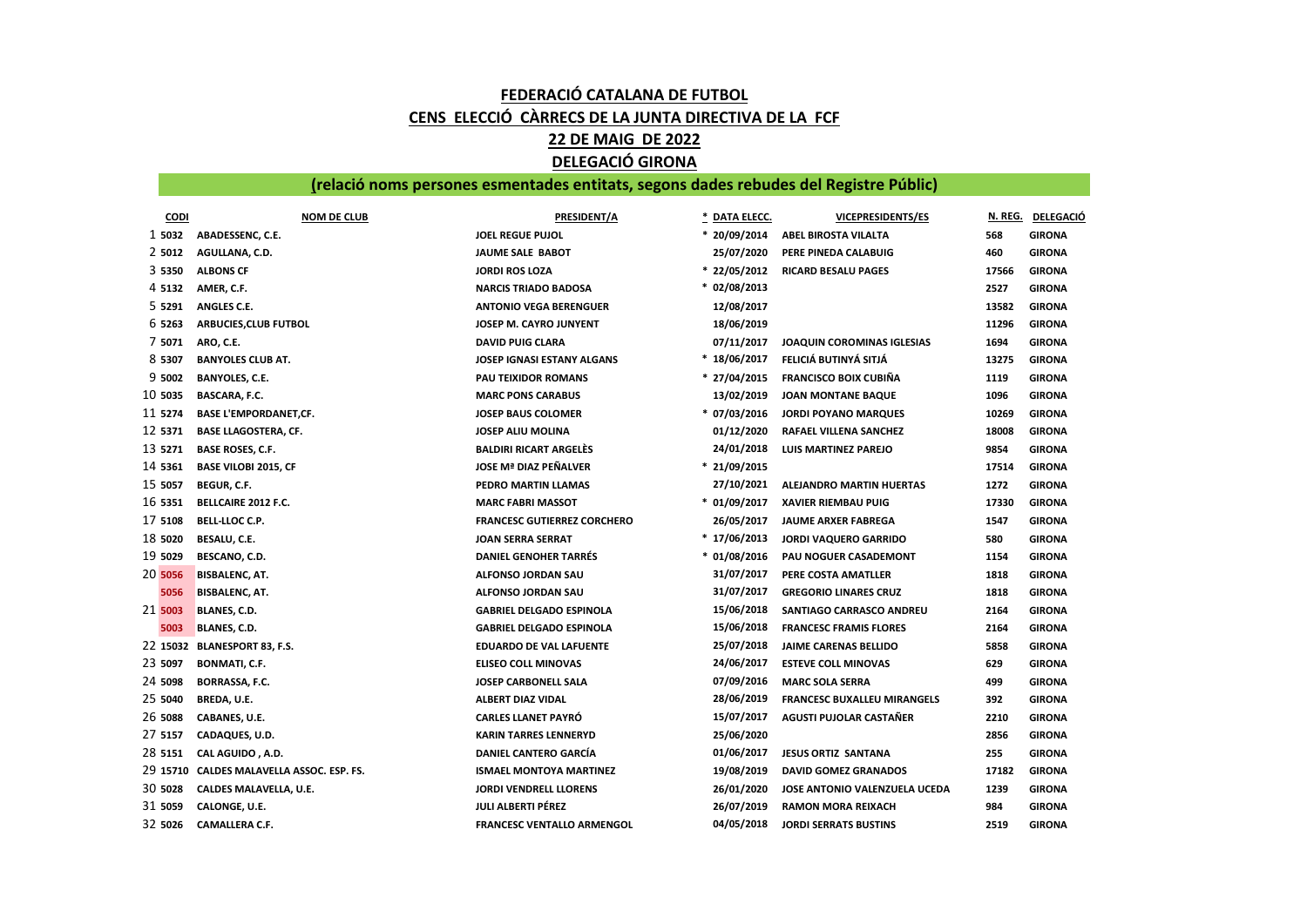| 33 5110 | CAMOS, C.F.                                    | JOAQUIM FERRARONS SOLDEVILA         | $* 03/12/2015$ |                                       | 2015  | <b>GIRONA</b> |
|---------|------------------------------------------------|-------------------------------------|----------------|---------------------------------------|-------|---------------|
| 34 5013 | CAMPDEVANOL, UE.                               | <b>FRANCESC PUIG ORRIOLS</b>        | 24/07/2020     |                                       | 637   | <b>GIRONA</b> |
| 35 5089 | CAMPRODON, U.E.                                | <b>JOAN BUSQUETS TENAS</b>          | 27/07/2019     | <b>JOAN SALA ARENAS</b>               | 2175  | <b>GIRONA</b> |
| 36 5189 | CAN GIBERT, U.E.                               | <b>ANTONIO REINOSO SANCHO</b>       | 01/03/2017     | JUAN ALCALDE TARIFA                   | 3259  | <b>GIRONA</b> |
| 37 5033 | CASSA, U.D.                                    | MIGUEL JOSE CLAPES MASGRAU          | 24/07/2020     |                                       | 216   | <b>GIRONA</b> |
| 38 5222 | CASTELLFOLLIT, U.E.                            | <b>MARIO VILASECA PEON</b>          | $*$ 01/03/2012 | <b>JOSEP Mª JUANOLA CONILL</b>        | 1111  | <b>GIRONA</b> |
| 39 5009 | CELLERA, C.F.                                  | <b>XAVIER SALES VERNIS</b>          | 14/08/2021     | JOAN COLL PUJOLRAS                    | 2222  | <b>GIRONA</b> |
| 40 5048 | CELRA, U.C.E.                                  | <b>JORDI VILA BLAY</b>              | 29/03/2019     | JORDI RIBAS CASADEMONT                | 2763  | <b>GIRONA</b> |
| 41 5326 | CISTELLA, CF.                                  | <b>FRANCISCO VILARRASA RIQUE</b>    | $* 23/08/2015$ | <b>JAIME FELIP COSTA</b>              | 14212 | <b>GIRONA</b> |
| 42 5054 | COMACROS, U.E.                                 | <b>DAN GARCIA GOMEZ</b>             | * 29/08/2015   |                                       | 2207  | <b>GIRONA</b> |
| 43 5135 | <b>CORNELLA TERRI, A.E.</b>                    | <b>JOAN AYATS VIÑOLAS</b>           | 09/05/2018     | <b>XAVIER NAZARIIO GALLEGO</b>        | 2216  | <b>GIRONA</b> |
| 44 5322 | <b>CRISTINENC C.E.</b>                         | <b>MARC GARCÍA GABARRÓ</b>          | $* 24/05/2013$ |                                       | 13931 | <b>GIRONA</b> |
| 45 5210 | <b>CUATRO VIENTOS, C.F.</b>                    | SANITIAGO OREA DELGADO              | $*10/12/2015$  | <b>MARC BARRERO GARCIA</b>            | 4892  | <b>GIRONA</b> |
| 46 5377 | <b>EFC PALAU - SAVERDERA</b>                   | <b>FRANCISCO J. MAGANTO PIZARRO</b> | $*15/05/2018$  | CAMILO A. NOGUEIRA NAVARRO            | 18572 | <b>GIRONA</b> |
| 47 5358 | EMPURIABRAVA CASTELLO, C.E.                    | STEFANA CAROL CATALIN               | 18/04/2019     | <b>ENRIQUE CELEDONIO MORENO SILVA</b> | 17298 | <b>GIRONA</b> |
| 48 5261 | <b>ESCOLA DE FUTBOL ARBUCIENCA</b>             | <b>NURIA BADIA MIRANDA</b>          | 02/03/2018     | JOAN GUYAL DIAZ                       | 9460  | <b>GIRONA</b> |
| 49 5268 | <b>ESCOLA DE FUTBOL BAIX TER, C.E.</b>         | JOSE MARIA ROMAN AGUILERA           | $* 06/11/2014$ | <b>GARI RICHARD MARSHALL</b>          | 10348 | <b>GIRONA</b> |
| 50 5117 | ESCOLA DE FUTBOL BOSC DE TOSCA, C.             | <b>XAVIER CROS RIUS</b>             | $* 07/10/2014$ | <b>FCO. PAGES SANTAEULARIA</b>        | 1835  | <b>GIRONA</b> |
| 51 5330 | ESCOLA DE FUTBOL DEL RIPOLLÈS, AE.             | JORDI CAPDEVILA CASAS               | $* 28/09/2015$ |                                       | 14728 | <b>GIRONA</b> |
| 52 5177 | <b>ESCOLA DE FUTBOL GARROTXA</b>               | <b>SARA PLANTALECH QUER</b>         | 26/09/2019     | MARIA DOLORES FERRAN ESPUÑA           | 6353  | <b>GIRONA</b> |
| 53 5301 | <b>ESCOLA DE FUTBOL GIRONES-SABAT</b>          | JORDI XAVIER SANTALÓ MARIÑO         | $* 22/06/2012$ |                                       | 12821 | <b>GIRONA</b> |
| 54 5304 | ESCOLA DE FUTBOL JOVES CALONGE SANT ANTONI, C. | <b>AGUSTI SOTO OSETE</b>            | 01/08/2018     |                                       | 15765 | <b>GIRONA</b> |
| 55 5073 | ESPLAIS, C.F.                                  | <b>MANUEL ALVAREZ GORDILLO</b>      | $*13/06/2015$  |                                       | 1963  | <b>GIRONA</b> |
| 56 5024 | ESPOLLA, C.E.                                  | JOAN CARDONER GIRONELLA             | 05/07/2020     | MARIA LOURDES SALADRIGUES LOPEZ       | 2883  | <b>GIRONA</b> |
| 57 5005 | FARNERS, C.E.                                  | <b>GERARD ESPRIU BAULOUS</b>        | 28/10/2016     | <b>JORDI COS NICOLAU</b>              | 281   | <b>GIRONA</b> |
| 58 5316 | FIGUERES, U.E.                                 | <b>NARCISO BARDALET VIÑAS</b>       | 31/03/2019     | ROMAN MARTINEZ ALJARILLA              | 1033  | <b>GIRONA</b> |
| 5316    | FIGUERES, U.E.                                 | NARCISO BARDALET VIÑAS              | 31/03/2019     | <b>CARLOS LLOVERAS MOLINET</b>        | 1033  | <b>GIRONA</b> |
| 5316    | FIGUERES, U.E.                                 | NARCISO BARDALET VIÑAS              | 31/03/2019     | SANTIAGO COTO GOMEZ                   | 1033  | <b>GIRONA</b> |
| 5316    | <b>FIGUERES, U.E.</b>                          | NARCISO BARDALET VIÑAS              | 31/03/2019     | JAIME GIRONELLA MASSO                 | 1033  | <b>GIRONA</b> |
| 59 5045 | FLAÇA, C.D.                                    | <b>ESTEVE OLIVERAS BOSCH</b>        | 28/07/2017     | JOAQUIN FALGAS FIGUERAS               | 1271  | <b>GIRONA</b> |
|         | 60 15733 FONTCOBERTA CF SALA                   | POL MIR I MARTINEZ                  | 14/10/2019     |                                       | 18434 | <b>GIRONA</b> |
| 61 5144 | <b>FONTCOBERTA U.E.</b>                        | <b>FRANCESC MALAGON TORRES</b>      | $* 30/06/2010$ |                                       | 1067  | <b>GIRONA</b> |
| 62 5264 | FORNELLS, UE.                                  | <b>NARCIS MATEU MALAGELADA</b>      | 06/10/2017     | <b>JORDI RIBAS SERRA</b>              | 9824  | <b>GIRONA</b> |
| 5264    | FORNELLS, UE.                                  | <b>NARCIS MATEU MALAGELADA</b>      | 06/10/2017     | JOAQUIN RABASEDA PLANTALECH           | 9824  | <b>GIRONA</b> |
| 63 5174 | FORTIA, C.E.                                   | <b>JOSE ROSILLO DURAN</b>           | 14/06/2017     | ANGEL ROMANS CAÑELLAS                 | 1126  | <b>GIRONA</b> |
|         | 64 15653 FUTSAL TORDERA CLUB                   | <b>MARIA RODRIGUEZ SANTOS</b>       | $* 14/06/1996$ |                                       | 9365  | <b>GIRONA</b> |
| 65 5269 | <b>GARRIGUELLA, C.E.</b>                       | JOSE ANTONIO LOPEZ DE PABLO MOLINA  | 04/07/2017     | <b>JUAN BATLLE TRISCON</b>            | 9925  | <b>GIRONA</b> |
| 66 5311 | <b>GEIEG</b>                                   | <b>FRANCESC CAYUELA LOPEZ</b>       | 16/01/2017     | <b>DAVID ANDA BATALLER</b>            | 47    | <b>GIRONA</b> |
| 5311    | <b>GEIEG</b>                                   | <b>FRANCESC CAYUELA LOPEZ</b>       | 16/01/2017     | JOSEP LLUIS EUSEBIO GONZALEZ (VP 2)   | 47    | <b>GIRONA</b> |
| 67 5360 | <b>GERUNDA F.C.</b>                            | <b>CARLES TEIXIDOR I BATLLE</b>     | 02/10/2020     |                                       | 16414 | <b>GIRONA</b> |
|         | 68 15683 GIRONA F.S.                           | <b>JORDI CASTEJON ANORGA</b>        | * 18/07/2017   |                                       | 17119 | <b>GIRONA</b> |
| 69 5327 | GLOBAL-PALAMOS, CE.                            | <b>ANTONO ALBALAT MARTINEZ</b>      | 11/07/2017     | ANGEL MARTINEZ FERNANDEZ              | 14495 | <b>GIRONA</b> |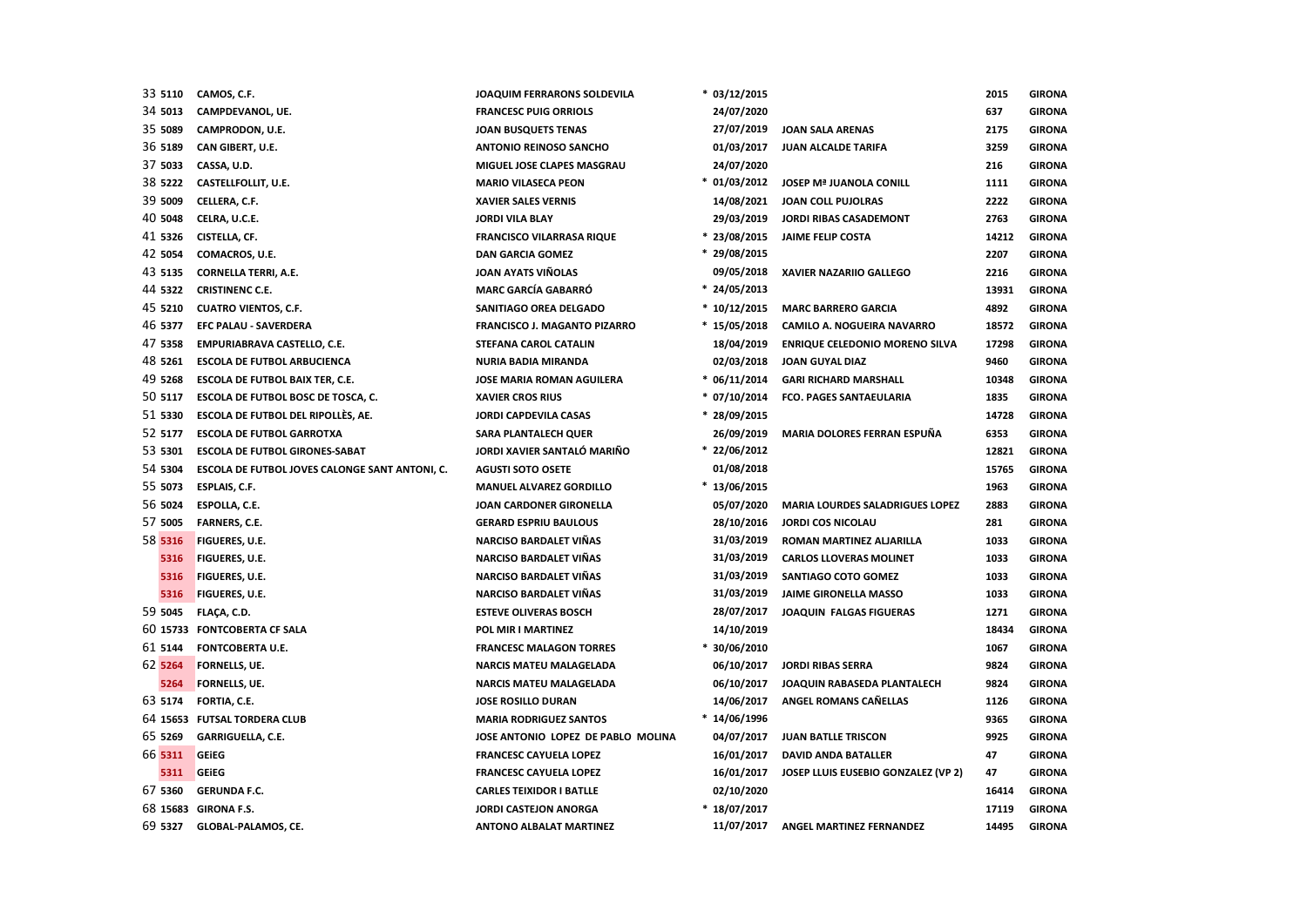|          | 70 15769 GUIXOLS FUTSAL 2014, C.E.       | <b>DAVID SANCHEZ SOLER</b>          | 12/07/2019     | <b>MARTI TURO MAS</b>          | 18843 | <b>GIRONA</b> |
|----------|------------------------------------------|-------------------------------------|----------------|--------------------------------|-------|---------------|
| 71 5004  | GUIXOLS, A.D.                            | <b>ROMAN COROMINAS COMAS</b>        | $* 23/04/2018$ |                                | 294   | <b>GIRONA</b> |
| 72 5041  | HOSTALRIC, AT.C.                         | XAVIER CANALETA CARDONA             | 11/05/2017     |                                | 305   | <b>GIRONA</b> |
| 73 5099  | HOSTOLES, U.D.                           | <b>JOEL MARTIN TUAU</b>             | 01/07/2018     | <b>ADRIAN JURADO LOPEZ</b>     | 2223  | <b>GIRONA</b> |
|          | 74 15329 INTER ESPORTIU MALGRAT, CFS     | <b>MANUEL GOMEZ LOPEZ</b>           | $* 04/06/2016$ |                                | 10349 | <b>GIRONA</b> |
|          | 75 5111 JAFRE, U.D.                      | <b>RAMON MAS ALCANTARA</b>          | * 02/07/2012   | <b>XAVIER CASTAÑER PERICH</b>  | 2002  | <b>GIRONA</b> |
| 76 5168  | JOANETES,C.F.                            | <b>MARTI DURAN PORCA</b>            | 10/01/2017     | <b>JORDI ESPONA CANAL</b>      | 396   | <b>GIRONA</b> |
|          | 77 16430 JOVENTUT DE MOLLET CF SALA      | JOAN MEDINYA AGUSTI                 | 06/06/2018     | <b>CARLES VILERT ISERN</b>     | 18715 | <b>GIRONA</b> |
| 78 5076  | JOVENTUT SANT PERE MARTIR                | JOSEP COROMINA VILARRASA            | 16/06/2018     |                                | 669   | <b>GIRONA</b> |
| 79 5175  | JUNCARIA, C.E.                           | JUAN DE DIOS ARENAS PATO            | $*10/02/2017$  | JOSE VICENTE BLANCO MORENO     | 2021  | <b>GIRONA</b> |
| 80 5372  | JUVE-LLORET FUTBOL CLUB                  | <b>GIUSEPPE VIOLI</b>               | 18/02/2019     |                                | 18100 | <b>GIRONA</b> |
| 81 5022  | L' ARMENTERA, C.F.                       | JOANA BARBOSA BAEZA                 | $* 07/06/2007$ | <b>ELENA BARDERA BADOSA</b>    | 1180  | <b>GIRONA</b> |
| 82 5018  | L' ESCALA, F.C.                          | MIQUEL BOSCH GARDELLA               | 13/07/2017     | <b>ROSER GOU BLANCH</b>        | 3094  | <b>GIRONA</b> |
| 83 5187  | L' ESTARTIT, U.E.                        | <b>CARLES MILLAN BOSCH</b>          | $* 08/04/2017$ | <b>JORDI CARRERAS SERRANO</b>  | 3695  | <b>GIRONA</b> |
| 84 5094  | LA CANYA, A.E.                           | <b>JUAN NIERGA VENTURA</b>          | $* 21/09/2017$ | JOSE MARIA PUJOL PUJOL         | 431   | <b>GIRONA</b> |
| 85 5051  | LA JONQUERA, U.E.                        | <b>JOAN BUDO RICART</b>             | 06/07/2020     | <b>JORDI DARNE BERROCAL</b>    | 217   | <b>GIRONA</b> |
| 86 5159  | LA PERA, U.E.                            | <b>JOSEP PI NEGRE</b>               | $* 21/04/2018$ | PERE CONDOM AMETLLER           | 2134  | <b>GIRONA</b> |
| 87 5087  | LA SALLE FIGUERES, C.E.                  | <b>JAIME SAEZ CODINA</b>            | 27/05/2018     | <b>JOSE BARQUERO LEAL</b>      | 1038  | <b>GIRONA</b> |
| 88 5052  | LES PLANES, C.F.                         | <b>EUDALD PAGES BONFILL</b>         | 03/03/2018     | SALVADOR LLORÀ XIBERTA         | 381   | <b>GIRONA</b> |
| 89 5049  | LES PRESES, C.F.                         | <b>FRANCESC XAVIER COLOMER SALA</b> | 02/06/2017     |                                | 214   | <b>GIRONA</b> |
| 90 5103  | LLADO, U.E.                              | <b>LUIS JUAN FONT BARTOLI</b>       | * 29/07/2017   | <b>ANGEL COSTA ILLA</b>        | 2578  | <b>GIRONA</b> |
| 91 5008  | LLANÇA, C.E.                             | <b>JORDI NO DIAZ</b>                | $* 26/06/2015$ | <b>ENRIQUE CONTRERA VIDAL</b>  | 1917  | <b>GIRONA</b> |
| 92 5160  | LLERS, C.F.                              | <b>JOAN FORTIANA COSTA</b>          | 20/05/2017     | <b>ANNA MARIA GENE SAGUES</b>  | 1043  | <b>GIRONA</b> |
| 93 9814  | <b>LLORET COSTA BRAVA CUFS</b>           | <b>JOSE MARIA RIBERA RIUS</b>       | $* 21/06/2015$ | <b>FELIX LOPEZ SAMPEDRO</b>    | 4869  | <b>GIRONA</b> |
| 9814     | <b>LLORET COSTA BRAVA CUFS</b>           | <b>JOSE MARIA RIBERA RIUS</b>       | $* 21/06/2015$ | JOSE MARIA CONTRERAS PEREZ     | 4869  | <b>GIRONA</b> |
|          | 94 15698 LLORET DE MAR 2015 FEMENI CF.S. | SERGIO VAZQUEZ BECERRA              | 01/03/2020     | SARA VAZQUEZ BECERRA           | 17687 | <b>GIRONA</b> |
|          | 95 15715 LLORET ESPORTIU 2012 CFS        | <b>CONRADO GONZALEZ SERRANO</b>     | 18/06/2017     | JAUME JOSE ANTONIO BUENAVISTA  | 14582 | <b>GIRONA</b> |
| 96 5037  | LLORET, C.F.                             | <b>EDUARD COLOMA BOADA</b>          | 02/08/2019     | ANGELA BONET CARDONA           | 1825  | <b>GIRONA</b> |
| 97 5373  | LLORETENC 2016, C.F.                     | JUAN FRANCISCO DOBLAS GOMEZ         | $* 12/12/2016$ | <b>RUBEN RUIZ CEBALLOS</b>     | 18023 | <b>GIRONA</b> |
| 98 5243  | <b>MAÇANET SELVA UE.</b>                 | <b>JORDI ARCAS GARCES</b>           | 30/06/2016     | <b>CARLES NAVARRO DEULOFEU</b> | 3084  | <b>GIRONA</b> |
| 99 5228  | MAIA, C.E.                               | <b>ROBERT OLIVET BOSCH</b>          | $* 31/10/2009$ |                                | 5322  | <b>GIRONA</b> |
| 100 5133 | <b>MARCA DE L'HAM</b>                    | <b>MARIA JOSEFA NAVAS NOVELLA</b>   | 01/06/2019     | SERGIO MACARRO VALENCIA        | 2939  | <b>GIRONA</b> |
| 101 5300 | <b>MEDES L'ESTARTIT F.C.</b>             | <b>ANTONIO CABRERA CASTILLO</b>     | 05/11/2016     | <b>ANTONIO CABRERA ROMERO</b>  | 12796 | <b>GIRONA</b> |
| 102 5137 | MONELLS, A.E.                            | <b>ALBERT ALSINA GANIGUER</b>       | $*10/07/2017$  | <b>MANEL VALENCIA PEREZ</b>    | 1139  | <b>GIRONA</b> |
| 103 5114 | MONTESSORI-PALAU, C.C.E.                 | ANNA MARIA JULIÀ BARNADAS           | 21/12/2020     | LUIS SALO RICH                 | 873   | <b>GIRONA</b> |
| 104 5267 | MONT-RAS,C.E.                            | <b>ENRIQUE PEIRÓ TORRENT</b>        | $* 05/06/2015$ |                                | 8993  | <b>GIRONA</b> |
| 105 5066 | <b>NAVATA CF</b>                         | <b>XAVIER PARELLA ROURA</b>         | $* 01/03/2011$ | PERE MIQUEL CASALS             | 2580  | <b>GIRONA</b> |
| 106 5077 | OLOT, AT.                                | JOSE SERVANDO GARCIA FELIU          | 02/07/2016     | <b>CARLES SALA GARRIGA</b>     | 2944  | <b>GIRONA</b> |
| 107 5064 | OSOR, U.E.                               | <b>JORDI AGUSTÍ MIRALPEIX</b>       | $* 20/06/2015$ | JORDI ISACH JULIÀ              | 1797  | <b>GIRONA</b> |
| 108 5209 | Pª UNIONISTA FIGUERES                    | <b>WOLFRANDO JUAN SERRA</b>         | $* 04/01/2016$ | <b>JOAN TERRADES VILA</b>      | 4240  | <b>GIRONA</b> |
| 109 5021 | PALAFRUGELL, C.F.                        | <b>ANTONIO JOSE PEREZ FERNANDEZ</b> | $*16/02/2018$  | <b>JORGE CAMA ARELLANO</b>     | 484   | <b>GIRONA</b> |
| 110 5001 | PALAMOS, C.F.                            | PATXI OTAMENDI LÓPEZ                | 14/12/2018     | <b>ANTONIO HERAS DOMINGO</b>   | 1087  | <b>GIRONA</b> |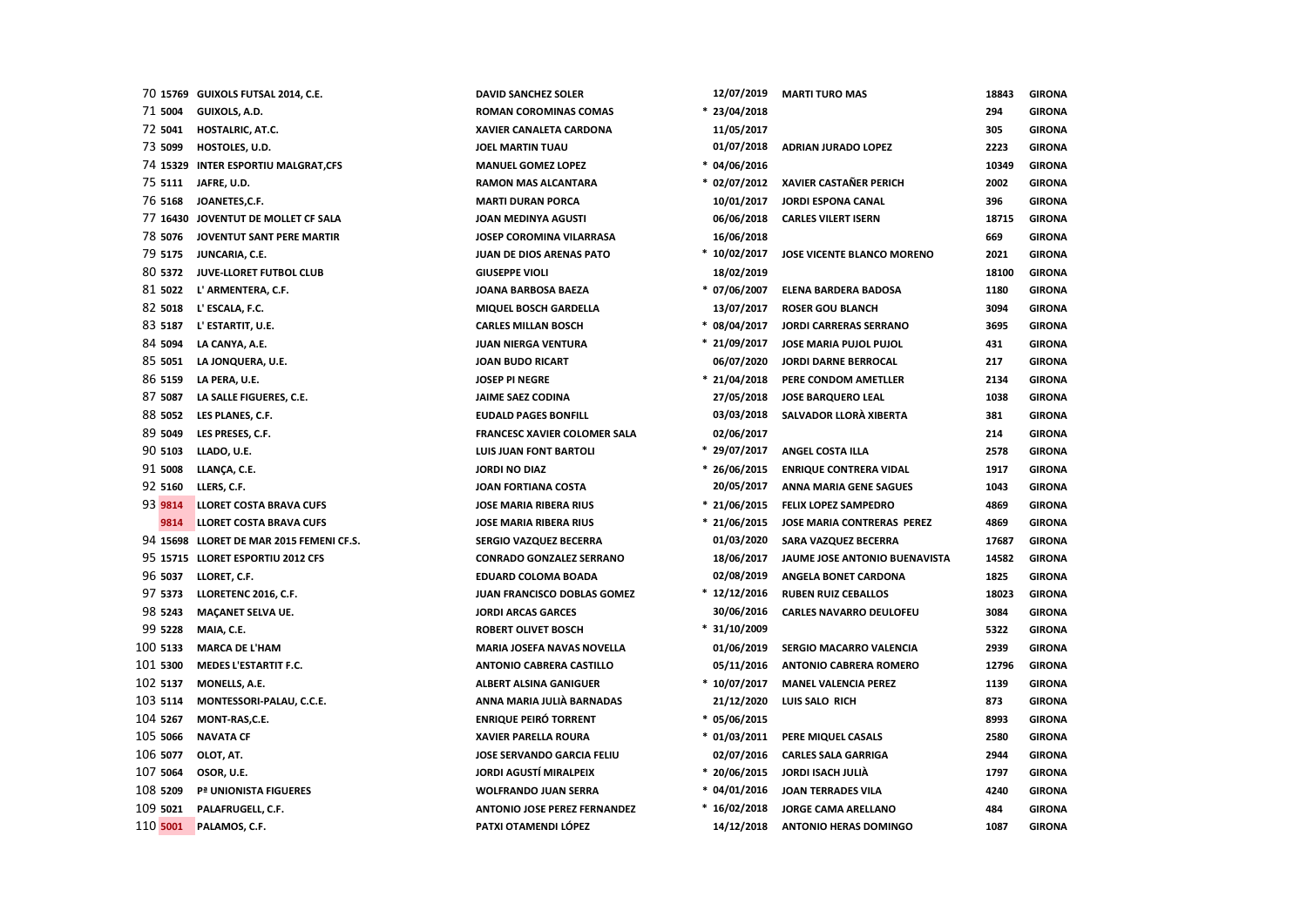| 5001     | PALAMOS, C.F.                        | PATXI OTAMENDI LÓPEZ             | 14/12/2018     | PERE ALIU ROTGER                     | 1087  | <b>GIRONA</b> |
|----------|--------------------------------------|----------------------------------|----------------|--------------------------------------|-------|---------------|
| 111 9861 | PALAMOS, C.F.S.                      | <b>CARLES VILANOVA MIQUEL</b>    | $*10/09/2016$  |                                      | 9533  | <b>GIRONA</b> |
| 112 5335 | PALS C.F.AT.                         | <b>CARLES BARCONS DALMAU</b>     | 27/06/2016     |                                      | 15168 | <b>GIRONA</b> |
| 113 5338 | PENYA BONS AIRES C.E.                | <b>AGUSTIN MARSAL JUANUIX</b>    | $* 12/07/2010$ | <b>ALBERT FALGUERAS VILA</b>         | 15012 | <b>GIRONA</b> |
| 114 5047 | PENYA ESPORTIVA MONTAGUT             | <b>RAFAEL TORRENT ROVIRA</b>     | 04/07/2018     | ARNAU VILAR GRABULOSA                | 1708  | <b>GIRONA</b> |
| 115 5038 | PERALADA, C.F.                       | JOAN PADERN CASANOVAS            | 07/07/2017     |                                      | 3069  | <b>GIRONA</b> |
| 116 903  | PLATJA DE ROSES ESP. LLEURE, C.E.    | <b>DANIEL HARO FERNANDEZ</b>     | 30/11/2017     | <b>MARCOS REVIDIEGO DIAZ</b>         | 15234 | <b>GIRONA</b> |
| 117 5006 | PONTENC, C.E.                        |                                  | 19/10/2018     |                                      | 2060  | <b>GIRONA</b> |
|          |                                      | <b>REMI NIERGA SADURNI</b>       | 25/11/2018     | JOEL NIERGA PUIGDEMONT               |       |               |
|          | 118 16101 PORQUERES CLUB FUTBOL SALA | <b>DAVID PLA MARQUEZ</b>         | $* 22/03/2017$ | <b>ALBERT PONS PLANAS</b>            | 11548 | <b>GIRONA</b> |
| 119 5180 | PORQUERES, U.E.                      | <b>MARC CUADROS ROBLES</b>       |                | <b>MANUEL CUADROS AGUIRRE</b>        | 3628  | <b>GIRONA</b> |
| 5180     | PORQUERES, U.E.                      | <b>MARC CUADROS ROBLES</b>       | $* 22/03/2017$ | <b>FRANCESC FONT TEIXIDOR</b>        | 3628  | <b>GIRONA</b> |
| 120 5015 | PORTBOU, C.E.                        | TRINIDAD MARTINEZ HERNANDEZ      | 05/07/2019     | <b>NATALIA TORRES COMAS</b>          | 1807  | <b>GIRONA</b> |
| 5015     | PORTBOU, C.E.                        | TRINIDAD MARTINEZ HERNANDEZ      | 05/07/2019     | SEBASTIA DAVID PEIX ARIZA            | 1807  | <b>GIRONA</b> |
|          | 121 15969 QUART CLUB FUTBOL SALA     | SABRINA CASTILLO RUBIO           | 31/07/2020     | <b>CRISTIANO NADAL LEYER</b>         | 17834 | <b>GIRONA</b> |
| 122 5081 | QUART, U.E.                          | <b>JAVIER CARRERAS FORASTE</b>   | 28/03/2019     | <b>FRANCISCO JAVIER RAFEL NIERGA</b> | 1078  | <b>GIRONA</b> |
| 123 5219 | <b>RACING BLANENC F.C.</b>           | ANGEL VADILLO CAMPANO            | $* 03/06/2011$ | JUAN MANUEL SANCHEZ CAMPANO          | 8407  | <b>GIRONA</b> |
| 124 5354 | REMENCES, ASSOC. ESP. U.             | NOUREDDINE BOUBES BELLAGHMOUCH   | 15/07/2020     | <b>JOAQUIN LUZ PUIG</b>              | 17085 | <b>GIRONA</b> |
| 125 5356 | RIELLS I VIABREA ATHLETIC LUB        | <b>FRANCISCO TAPIA MELENCHON</b> | $* 21/10/2016$ |                                      | 14777 | <b>GIRONA</b> |
| 126 5357 | RIPOLL, C.F.                         | <b>RAMON ORRIOLS BOVER</b>       | $* 21/09/2009$ | <b>BRIGIT BURGOS CAÑADAS</b>         | 1050  | <b>GIRONA</b> |
| 127 5364 | RIPOLL, ATLETIC CF.                  | <b>ADAN MORILLAS MARTINEZ</b>    | 09/09/2020     | <b>CARMEN MARTINEZ GAMEZ</b>         | 17730 | <b>GIRONA</b> |
| 128 5298 | RIUDARENES 2005 CE.                  | <b>JOAQUIM ROVIRA PIJOAN</b>     | $* 22/06/2011$ | <b>FRANCESC BOTA BASSAS</b>          | 12493 | <b>GIRONA</b> |
|          | 129 16436 RIUDELLOTS, A.C.E.         | <b>GERARD TORRENT ALBERTI</b>    | 06/11/2018     | XAVIER BOADAS CREHUET                | 1676  | <b>GIRONA</b> |
| 130 5376 | <b>ROSES CITY FUTBOL CLUB</b>        | <b>SERGIO SOLER MORENO</b>       | $*11/04/2018$  |                                      | 18489 | <b>GIRONA</b> |
| 131 5017 | ROSES, A.E.                          | SERGIO LÓPEZ ZUNON               | 04/11/2016     |                                      | 514   | <b>GIRONA</b> |
|          | 132 15559 SAN LUIS DE PALAFOLLS      | RAFAEL JIMENEZ FRESNEDA          | $*13/03/2013$  | FERNANDO ROMAN ALARCÓN               | 13295 | <b>GIRONA</b> |
| 133 5205 | SAN MIGUEL FLUVIA, C.F.              | ANGEL POSAS AGULLO               | 27/07/2018     |                                      | 1785  | <b>GIRONA</b> |
| 134 5107 | SANT ANTONI, C.F.                    | JOAN CARNER FERNANDEZ            | $* 07/07/2005$ | PERE MASO SIDERA                     | 1231  | <b>GIRONA</b> |
| 135 5067 | SANT GREGORI, A.E.                   | <b>NARCÍS RIVERA CASADEVALL</b>  | $*14/02/2012$  | PERE TURON CASTELLÓ                  | 1127  | <b>GIRONA</b> |
| 136 5044 | SANT HILARI-FONT VELLA, C.E.         | M. TERESA ARBÓS SALARICH         | $* 07/10/2013$ | BENJAMÍ PÉREZ GUTIÉRREZ              | 1602  | <b>GIRONA</b> |
| 137 5042 | SANT JAUME DE LLIERCA, C.F.          | <b>JOAN AGUSTI COLOMÉ</b>        | 30/07/2021     | JOSÉ LUIS MARTINEZ GUILLAMÓN         | 2657  | <b>GIRONA</b> |
|          | 138 16432 SANT JULIA DE RAMIS F.S.   | <b>ABEL CUELLAR JIMENEZ</b>      | 30/06/2020     |                                      | 9083  | <b>GIRONA</b> |
| 139 5199 | SANT LLORENÇ MUGA, F.C.              | <b>IVAN ARCHE CLEMENTE</b>       | 10/06/2017     | JOAQUIN JUANOLA DELOS                | 4401  | <b>GIRONA</b> |
| 5199     | SANT LLORENÇ MUGA, F.C.              | <b>IVAN ARCHE CLEMENTE</b>       | 10/06/2017     | <b>CARLES MALLART PEREZ</b>          | 4401  | <b>GIRONA</b> |
| 5199     | SANT LLORENÇ MUGA, F.C.              | <b>IVAN ARCHE CLEMENTE</b>       | 10/06/2017     | JORDI SARDÀ PÉREZ 1R                 | 4401  | <b>GIRONA</b> |
| 140 5120 | SANT MIQUEL CAMPMAJOR, U.E.          | JOAN MONELLS COLOME              | 15/09/2019     | JUAN MORADELL PONT                   | 1161  | <b>GIRONA</b> |
| 141 5043 | SANT PERE PESCADOR, F.C.             | <b>ENRIC CASADEMONT BELLMAS</b>  | * 19/09/1997   | JOSEP COSTA COSTA                    | 368   | <b>GIRONA</b> |
| 142 5068 | SANT PONÇ, AT.                       | <b>MANUEL YESTE GONZALEZ</b>     | $*31/07/2015$  | <b>RONALD LOUIS GONKEL</b>           | 2229  | <b>GIRONA</b> |
| 143 5145 | SANT PRIVAT D'EN BAS, F.C.           | <b>FRANCISCO VILA PAGÉS</b>      | $* 20/11/2015$ | PEDRO MERCADER GRABOLEDA             | 464   | <b>GIRONA</b> |
| 144 5100 | SANT ROC OLOT, C.F.                  | <b>ANTONI CANO CANO</b>          | $* 27/06/2013$ | JUAN ANTONIO MARTOS LOBATO           | 675   | <b>GIRONA</b> |
| 145 5231 | <b>SANTA EUGENIA, C.F.</b>           | <b>RICARD CALVET VILA</b>        | 16/12/2016     | <b>DAVID CALVET SAURINA</b>          | 3258  | <b>GIRONA</b> |
| 5231     | <b>SANTA EUGENIA, C.F.</b>           | <b>RICARD CALVET VILA</b>        | 16/12/2016     | RAFAEL FENOLLAR BELDA 2N             | 3258  | <b>GIRONA</b> |
| 146 5113 | SANTA PAU, P.                        | JUAN PADROSA CORTINAS            | 15/07/2016     | <b>JESUS PONT COLLDECARRERA</b>      | 2034  | <b>GIRONA</b> |
|          |                                      |                                  |                |                                      |       |               |